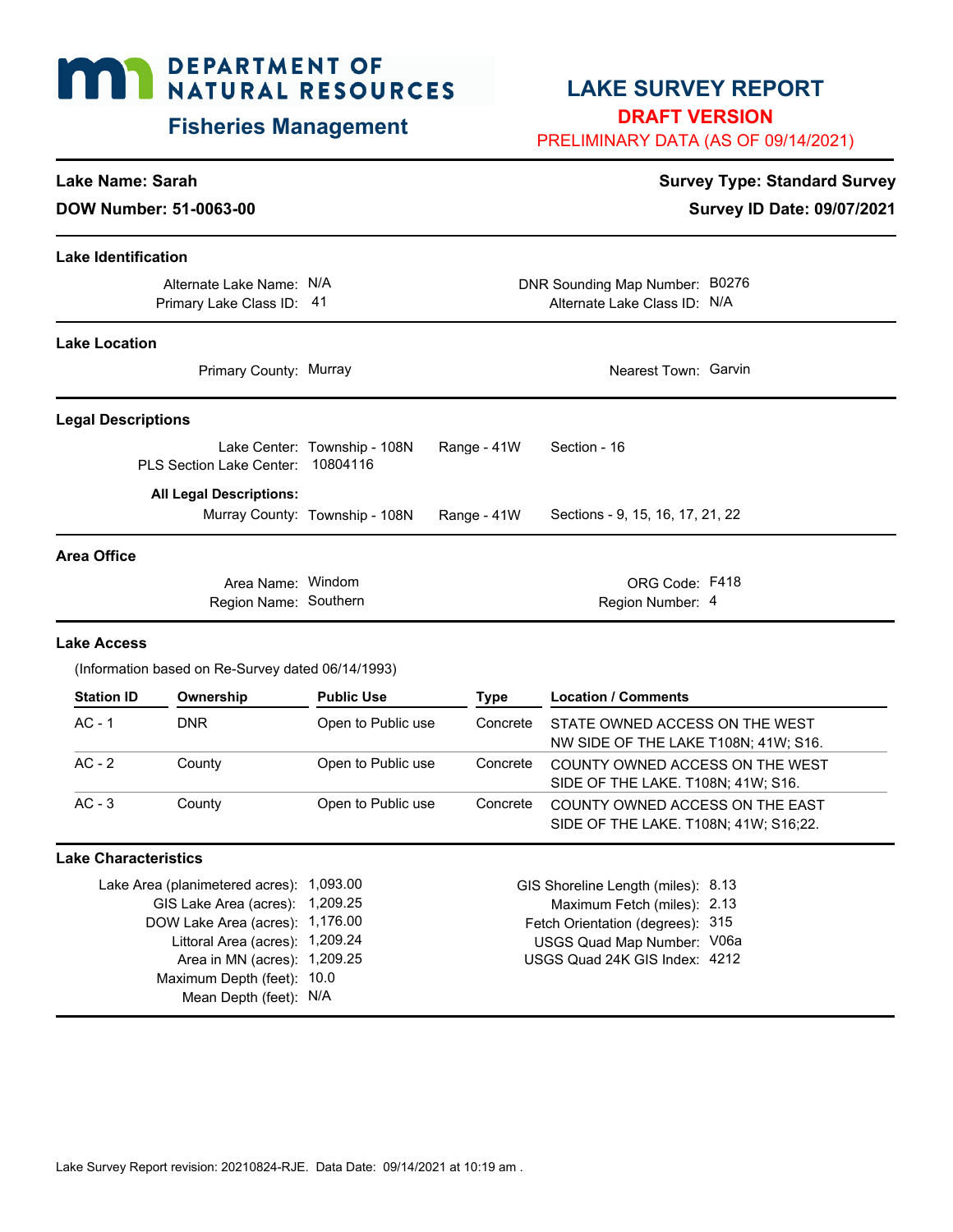### **DRAFT DRAFT LAKE SURVEY REPORT STANDARD SURVEY DATED 09/07/2021 FOR DOW NUMBER 51-0063-00**

### **Watershed Characteristics**

| Major Watershed             | <b>Minor Watershed</b>  |  |  |  |
|-----------------------------|-------------------------|--|--|--|
| Name: Des Moines-Headwaters | Name: From Sarah L      |  |  |  |
| Watershed Number: 51        | Watershed Number: 82    |  |  |  |
| 798.595                     | 7.388                   |  |  |  |
| Watershed size (acres):     | Watershed size (acres): |  |  |  |

### **Surveys and Investigations**

| <b>Initial Survey: 06/18/1984.</b>      |                                                                                                             |
|-----------------------------------------|-------------------------------------------------------------------------------------------------------------|
|                                         | Re-Survey: 06/10/2002, 06/14/1993.                                                                          |
|                                         | Population Assessment: 06/02/2014, 06/07/2010, 06/05/2006, 06/08/1998, 06/12/1989.                          |
|                                         | Special Assessment: 06/30/2014, 09/28/2006, 10/10/2005, 09/28/2004, 10/08/2003, 09/18/2001, 09/24/2000,     |
|                                         | 09/16/1999, 09/24/1998, 10/14/1997, 09/29/1996, 10/09/1995, 10/13/1994, 10/14/1993.                         |
| Creel Survey: 05/09/1998.               |                                                                                                             |
|                                         | Dissolved Oxygen Check: 02/16/2016, 02/18/2015, 12/31/2013, 02/06/2013, 01/02/2013, 01/11/2012, 12/28/2010, |
|                                         | 01/04/2010.                                                                                                 |
|                                         | Natural Reproduction Check: 10/15/2014, 10/07/2013, 10/11/2012, 10/20/2011, 09/21/2010.                     |
|                                         | Research Survey: 04/15/1991, 05/30/1990, 10/18/1989.                                                        |
| External Management Survey: 06/25/2008. |                                                                                                             |
|                                         | <b>Standard Survey: 09/07/2021, 06/11/2018.</b>                                                             |
|                                         | Targeted Survey: 10/07/2020, 02/05/2020, 10/07/2019, 10/16/2018, 01/18/2018, 10/10/2017, 02/08/2017,        |
|                                         | 10/11/2016, 09/27/2016, 10/06/2015.                                                                         |

### **Current Water Level**

| <b>Station ID</b> | Date       | ∟evel  | <b>Reading (feet)</b> | <b>Reading Type</b>      |
|-------------------|------------|--------|-----------------------|--------------------------|
| BM - 1            | 09/09/2021 | Normal | -೧ ೯೧                 | Above or below Benchmark |
| BM - 2            | 09/10/2021 | Normal | -1.90                 | Above or below Benchmark |

### **Benchmark and Gauge Descriptions / Locations**

| <b>Station ID</b> | <b>Location Description</b>            |
|-------------------|----------------------------------------|
| BM - 1            | Below lowest dam face.                 |
| BM - 2            | Top of cement on west side of the dam. |
|                   |                                        |

### **Water Level History - Readings**

| <b>Station ID</b> | <b>Date</b> | Level  | <b>Reading (feet)</b> | <b>Reading Type</b>      |
|-------------------|-------------|--------|-----------------------|--------------------------|
| BM - 1            | 09/09/2021  | Normal | -0.60                 | Above or below Benchmark |
|                   | 06/05/2010  | Normal | N/A                   | Above or below Benchmark |
|                   | 06/05/2006  | Normal | 0.00                  | Above or below Benchmark |
| $BM - 2$          | 09/10/2021  | Normal | $-1.90$               | Above or below Benchmark |
|                   | 06/14/2018  | Normal | $-2.00$               | Above or below Benchmark |
|                   | 06/05/2010  | Normal | N/A                   | Above or below Benchmark |
|                   | 06/05/2006  | Normal | $-0.50$               | Above or below Benchmark |

### **Water Level History - Station Summary**

|                   |         | <b>Minimum Level</b> |         | <b>Maximum Level</b> | Range  | Average      | <b>Reading Type</b>                |
|-------------------|---------|----------------------|---------|----------------------|--------|--------------|------------------------------------|
| <b>Station ID</b> | Feet    | Date                 | Feet    | <b>Date</b>          | (feet) | Level (feet) | (and number of readings)           |
| BM - 1            | $-0.60$ | 09/09/2021           | 0.00    | 06/05/2006           | 0.60   |              | -0.30 Above or below Benchmark (2) |
| BM - 2            | $-2.00$ | 06/14/2018           | $-0.50$ | 06/05/2006           | 1.50   |              | -1.47 Above or below Benchmark (3) |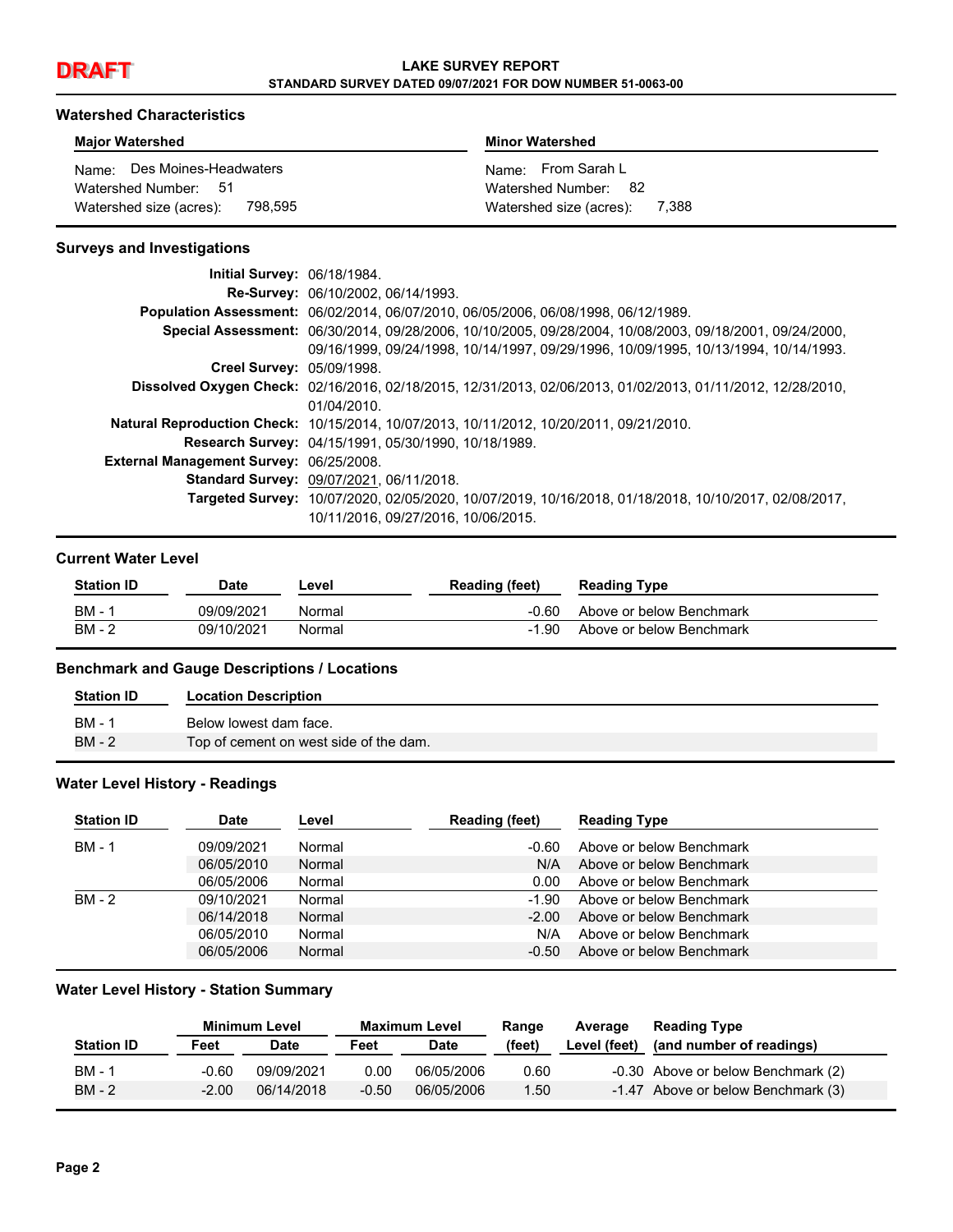## **LAKE SURVEY REPORT DRAFT STANDARD SURVEY DATED 09/07/2021 FOR DOW NUMBER 51-0063-00**

### **Dissolved Oxygen and Temperature Profile of Lake Water**

| <b>Station ID</b> | Sampling<br><b>Date</b> | <b>Bottom Depth</b><br>(Feet) | <b>Sample</b><br>Depth (Feet) | Water<br>Temperature (°F) | <b>Dissolved</b><br>Oxygen (ppm) |
|-------------------|-------------------------|-------------------------------|-------------------------------|---------------------------|----------------------------------|
| $WO - 1$          | 09/10/2021              | 8.7                           | Surface                       | 68.5                      | 7.7                              |
|                   |                         |                               | 2.0                           | 68.5                      | 7.8                              |
|                   |                         |                               | 4.0                           | 68.4                      | 7.2                              |
|                   |                         |                               | 6.0                           | 68.4                      | 7.7                              |
|                   |                         |                               | 8.0                           | 68.2                      | 7.1                              |

### **Field Measurements of Water Quality**

|                   |             |               | Secchi       |       |                   |                    |                    |
|-------------------|-------------|---------------|--------------|-------|-------------------|--------------------|--------------------|
|                   | Sampling    | <b>Sample</b> | <b>Depth</b> | Field | <b>Alkalinity</b> |                    |                    |
| <b>Station ID</b> | <b>Date</b> | Depth (Feet)  | (Feet)       | рH    | (ppm)             | <b>Water Color</b> | <b>Color Cause</b> |
| $WO - 1$          | 09/10/2021  | Surface       | 4.7          | 8.62  |                   | 260 Clear          | No Data            |

**DRAFT**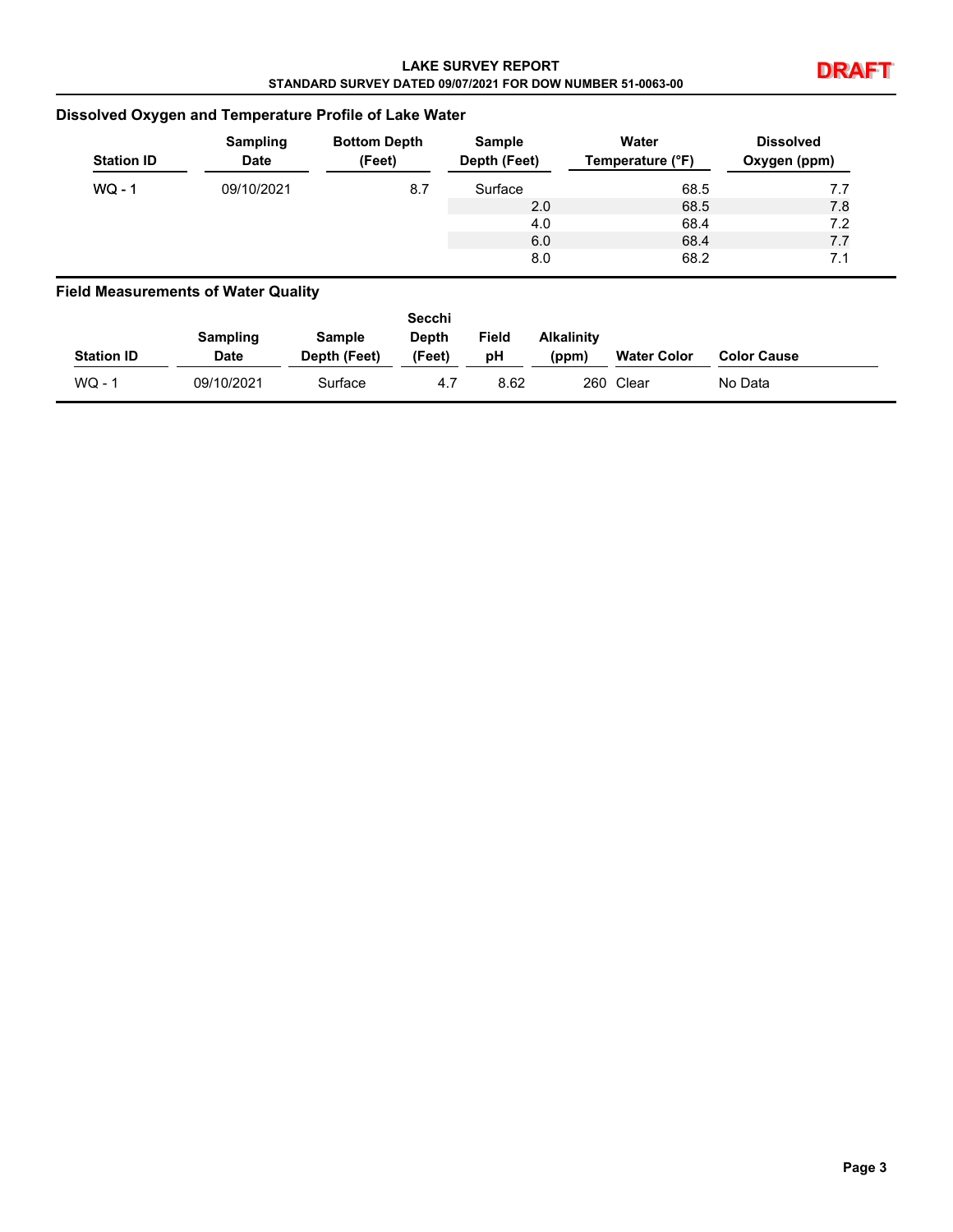### **Net Catch Summary by Numbers for GN**

### **Standard gill net sets**

**Number of Sets:** 3 **First Set Date:** 09/07/2021 **Last Lift Date:** 09/10/2021 **Target Species:** N/A

|            |                       |                   |                |      | Quartiles for Lake Class 41 <sup>1</sup>  |       |
|------------|-----------------------|-------------------|----------------|------|-------------------------------------------|-------|
| Abbr       | <b>Species</b>        | <b>Total Fish</b> | Number Per Set | 25%  | 50%                                       | 75%   |
| <b>BLB</b> | <b>Black Bullhead</b> | 45                | 15.00          | 4.56 | 23.42                                     | 83.00 |
| BLC        | <b>Black Crappie</b>  | 4                 | 1.33           | 0.83 | 2.63                                      | 11.10 |
| WAE        | Walleye               | 114               | 38.00          | 3.22 | 7.67                                      | 15.33 |
| <b>YEP</b> | <b>Yellow Perch</b>   | 468               | 156.00         | 3.00 | 8.94                                      | 22.50 |
|            |                       | Total Fish/Set:   | 210.33         |      | <sup>1</sup> Quartiles for Number Per Set |       |

### **Net Catch Summary by Weight for GN**

### **Standard gill net sets**

|            |                       | <b>Total Weight</b>    | <b>Pounds</b> | Mean                |      | Quartiles for Lake Class 41 <sup>1</sup> |      |
|------------|-----------------------|------------------------|---------------|---------------------|------|------------------------------------------|------|
| Abbr       | <b>Species</b>        | (Pounds)               | Per Set       | Weight <sup>2</sup> | 25%  | 50%                                      | 75%  |
| <b>BLB</b> | <b>Black Bullhead</b> | 23.26                  | 7.75          | 0.52                | 0.21 | 0.38                                     | 0.60 |
| <b>BLC</b> | <b>Black Crappie</b>  | 0.17                   | 0.06          | 0.04                | 0.17 | 0.25                                     | 0.37 |
| WAE        | Walleve               | 253.27                 | 84.42         | 2.22                | 0.88 | 1.37                                     | 1.90 |
| YEP        | <b>Yellow Perch</b>   | 102.18                 | 34.06         | 0.25                | 0.14 | 0.24                                     | 0.36 |
|            |                       | Total Pounds Fish/Set: | 126.29        |                     |      | <sup>1</sup> Quartiles for Mean Weight   |      |

² Mean Weights are based on measured fish counts only.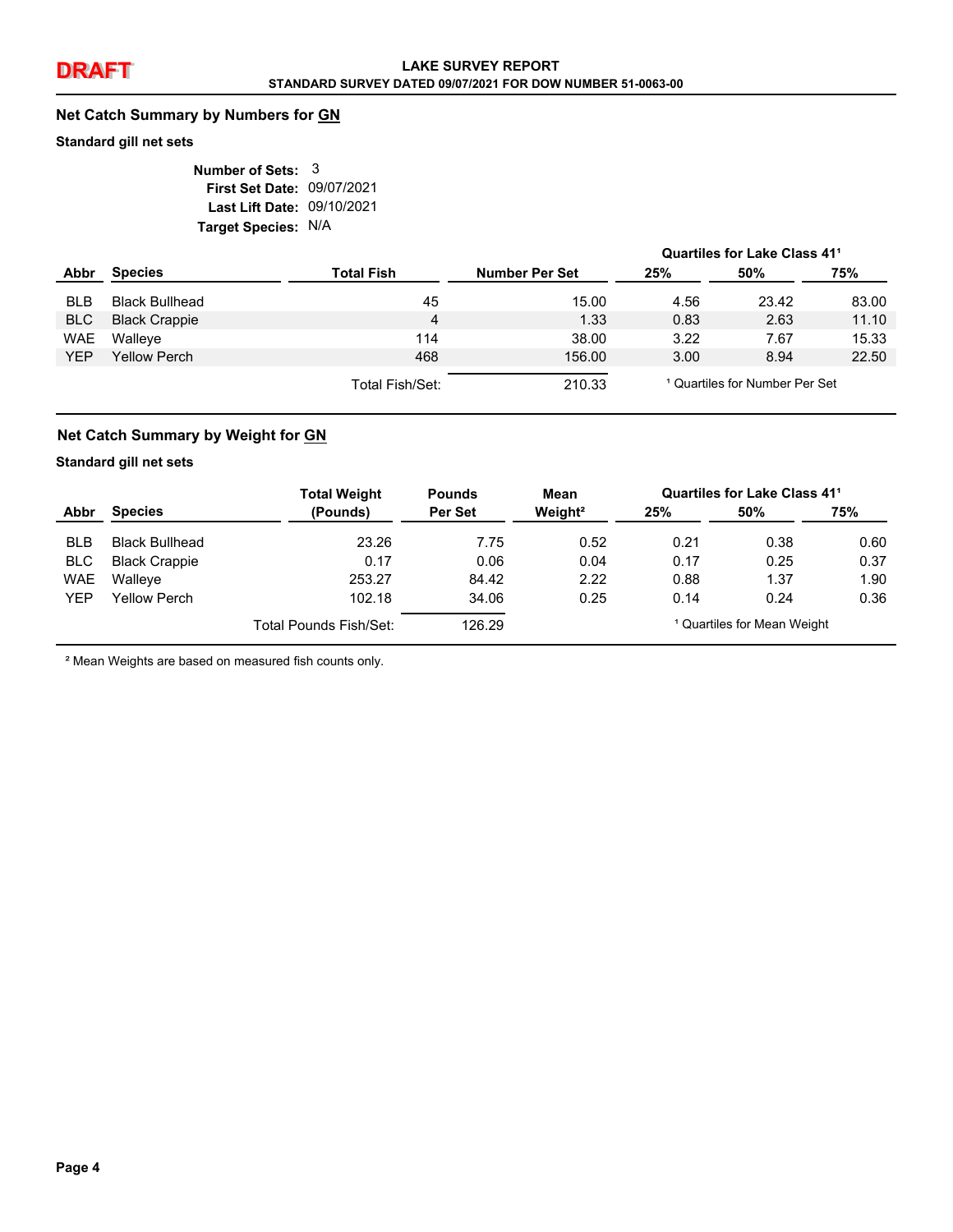### **Net Catch Summary by Numbers for TN**

### **Standard 3/4-in mesh, double frame trap net sets**

| Number of Sets:            | -12 |
|----------------------------|-----|
| First Set Date: 09/07/2021 |     |
| Last Lift Date: 09/10/2021 |     |
| Target Species: N/A        |     |

|            |                         |                   |                       |      | Quartiles for Lake Class 41 <sup>1</sup>  |       |  |
|------------|-------------------------|-------------------|-----------------------|------|-------------------------------------------|-------|--|
| Abbr       | <b>Species</b>          | <b>Total Fish</b> | <b>Number Per Set</b> | 25%  | 50%                                       | 75%   |  |
| <b>BIB</b> | <b>Bigmouth Buffalo</b> |                   | 0.08                  | 0.22 | 0.48                                      | 1.45  |  |
| <b>BLB</b> | <b>Black Bullhead</b>   | 204               | 17.00                 | 1.33 | 14.73                                     | 78.13 |  |
| <b>BLC</b> | <b>Black Crappie</b>    | 423               | 35.25                 | 0.98 | 2.96                                      | 12.33 |  |
| <b>CAP</b> | Common Carp             | 6                 | 0.50                  | 0.70 | 1.80                                      | 5.11  |  |
| <b>OSS</b> | Orangespotted Sunfish   | 14                | 1.17                  | N/A  | N/A                                       | N/A   |  |
| <b>WAE</b> | Walleye                 | 35                | 2.92                  | 0.31 | 0.73                                      | 1.69  |  |
| YEB.       | Yellow Bullhead         |                   | 0.08                  | 0.50 | 1.60                                      | 4.05  |  |
| <b>YEP</b> | Yellow Perch            | 973               | 81.08                 | 0.25 | 0.81                                      | 2.62  |  |
|            |                         | Total Fish/Set:   | 138.08                |      | <sup>1</sup> Quartiles for Number Per Set |       |  |

### **Net Catch Summary by Weight for TN**

### **Standard 3/4-in mesh, double frame trap net sets**

|            |                        | <b>Total Weight</b>    | <b>Pounds</b> | Mean                | Quartiles for Lake Class 411           |      |      |
|------------|------------------------|------------------------|---------------|---------------------|----------------------------------------|------|------|
| Abbr       | <b>Species</b>         | (Pounds)               | Per Set       | Weight <sup>2</sup> | 25%                                    | 50%  | 75%  |
| BIB        | Bigmouth Buffalo       | 12.50                  | 1.04          | 12.50               | 1.25                                   | 3.18 | 5.07 |
| <b>BLB</b> | <b>Black Bullhead</b>  | 53.99                  | 4.50          | 0.33                | 0.21                                   | 0.36 | 0.59 |
| <b>BLC</b> | <b>Black Crappie</b>   | 47.78                  | 3.98          | 0.10                | 0.23                                   | 0.34 | 0.49 |
| <b>CAP</b> | Common Carp            | 37.56                  | 3.13          | 6.26                | 2.33                                   | 4.10 | 5.64 |
| <b>OSS</b> | Orangespotted Sunfish  | 0.60                   | 0.05          | 0.04                | N/A                                    | N/A  | N/A  |
| <b>WAE</b> | Walleve                | 45.28                  | 3.77          | 1.33                | 0.85                                   | 1.63 | 2.41 |
| <b>YEB</b> | <b>Yellow Bullhead</b> | 0.80                   | 0.07          | 0.80                | 0.40                                   | 0.60 | 0.84 |
| <b>YEP</b> | <b>Yellow Perch</b>    | 246.81                 | 20.57         | 0.22                | 0.13                                   | 0.20 | 0.31 |
|            |                        | Total Pounds Fish/Set: | 37.11         |                     | <sup>1</sup> Quartiles for Mean Weight |      |      |

² Mean Weights are based on measured fish counts only.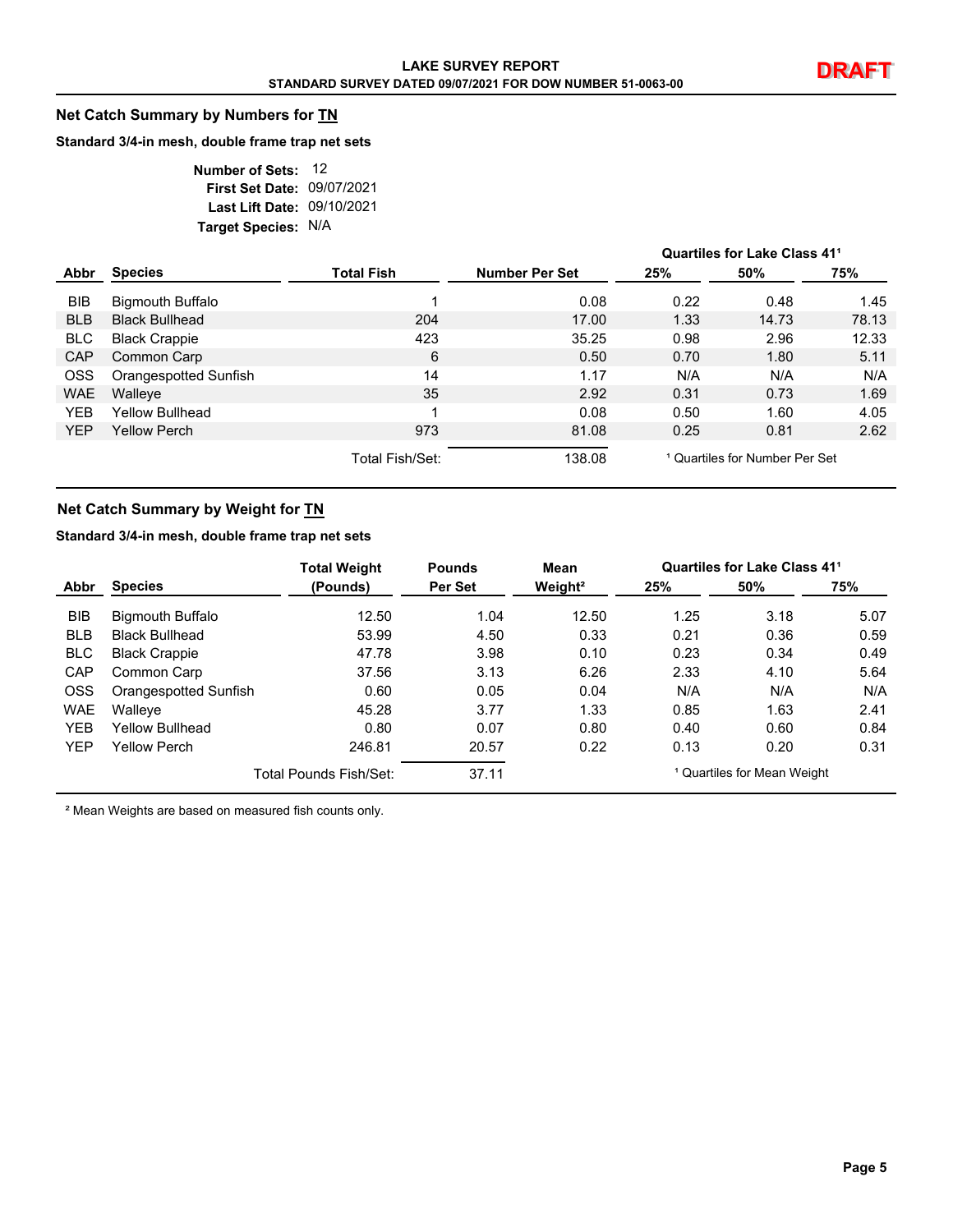### **Length Frequency Distribution for GN**

### **Standard gill net sets**

(Field work conducted between 09/07/2021 and 09/10/2021)

| < 3.00<br>$3.00 - 3.49$<br>2<br>$3.50 - 3.99$<br>$\overline{c}$<br>1<br>1<br>4.00 - 4.49<br>3<br>1<br>4.50 - 4.99<br>3<br>5.00 - 5.49<br>$5.50 - 5.99$<br>-<br>3<br>4<br>$6.00 - 6.49$<br>$\overline{c}$<br>39<br>$6.50 - 6.99$<br>$\overline{c}$<br>125<br>1<br>$7.00 - 7.49$<br>5<br>208<br>7.50 - 7.99<br>3<br>39<br>$8.00 - 8.49$<br>1<br>17<br>$8.50 - 8.99$<br>4<br>14<br>9.00 - 9.49<br>1<br>11<br>9.50 - 9.99<br>5<br>8<br>10.00 - 10.49<br>3<br>10.50 - 10.99<br>-<br>11.00 - 11.49<br>2<br>1<br>11.50 - 11.99<br>1<br>9<br>1<br>12.00 - 12.99<br>3<br>36<br>13.00 - 13.99<br>1<br>11<br>14.00 - 14.99<br>15.00 - 15.99<br>۰<br>1<br>16.00 - 16.99<br>3<br>17.00 - 17.99<br>6<br>18.00 - 18.99<br>9<br>19.00 - 19.99<br>16<br>20.00 - 20.99<br>4<br>21.00 - 21.99<br>10<br>22.00 - 22.99<br>4<br>23.00 - 23.99<br>1<br>24.00 - 24.99<br>25.00 - 25.99<br>$\overline{a}$<br>2<br>26.00 - 26.99<br>1<br>27.00 - 27.99<br>28.00 - 28.99<br>29.00 - 29.99<br>30.00 - 30.99<br>31.00 - 31.99<br>32.00 - 32.99<br>33.00 - 33.99<br>34.00 - 34.99<br>35.00 - 35.99<br>$=$ > 36.00<br>BLB<br>BLC<br><u>WAE</u><br>YEP<br>45<br>4<br>114<br>467<br>Total<br>4.29<br>7.36<br>4.45<br>3.94<br>Min. Length<br>14.13<br>4.76<br>27.56<br>12.64<br>Max. Length<br>17.19<br>8.64<br>4.19<br>7.93<br>Mean Length<br>45<br>4<br>114<br>122<br># Measured |                | <b>BLB</b> | <u>BLC</u> | <b>WAE</b> | YEP |
|--------------------------------------------------------------------------------------------------------------------------------------------------------------------------------------------------------------------------------------------------------------------------------------------------------------------------------------------------------------------------------------------------------------------------------------------------------------------------------------------------------------------------------------------------------------------------------------------------------------------------------------------------------------------------------------------------------------------------------------------------------------------------------------------------------------------------------------------------------------------------------------------------------------------------------------------------------------------------------------------------------------------------------------------------------------------------------------------------------------------------------------------------------------------------------------------------------------------------------------------------------------------------------------------------------------------------------------------------|----------------|------------|------------|------------|-----|
|                                                                                                                                                                                                                                                                                                                                                                                                                                                                                                                                                                                                                                                                                                                                                                                                                                                                                                                                                                                                                                                                                                                                                                                                                                                                                                                                                  |                |            |            |            |     |
|                                                                                                                                                                                                                                                                                                                                                                                                                                                                                                                                                                                                                                                                                                                                                                                                                                                                                                                                                                                                                                                                                                                                                                                                                                                                                                                                                  |                |            |            |            |     |
|                                                                                                                                                                                                                                                                                                                                                                                                                                                                                                                                                                                                                                                                                                                                                                                                                                                                                                                                                                                                                                                                                                                                                                                                                                                                                                                                                  |                |            |            |            |     |
|                                                                                                                                                                                                                                                                                                                                                                                                                                                                                                                                                                                                                                                                                                                                                                                                                                                                                                                                                                                                                                                                                                                                                                                                                                                                                                                                                  |                |            |            |            |     |
|                                                                                                                                                                                                                                                                                                                                                                                                                                                                                                                                                                                                                                                                                                                                                                                                                                                                                                                                                                                                                                                                                                                                                                                                                                                                                                                                                  |                |            |            |            |     |
|                                                                                                                                                                                                                                                                                                                                                                                                                                                                                                                                                                                                                                                                                                                                                                                                                                                                                                                                                                                                                                                                                                                                                                                                                                                                                                                                                  |                |            |            |            |     |
|                                                                                                                                                                                                                                                                                                                                                                                                                                                                                                                                                                                                                                                                                                                                                                                                                                                                                                                                                                                                                                                                                                                                                                                                                                                                                                                                                  |                |            |            |            |     |
|                                                                                                                                                                                                                                                                                                                                                                                                                                                                                                                                                                                                                                                                                                                                                                                                                                                                                                                                                                                                                                                                                                                                                                                                                                                                                                                                                  |                |            |            |            |     |
|                                                                                                                                                                                                                                                                                                                                                                                                                                                                                                                                                                                                                                                                                                                                                                                                                                                                                                                                                                                                                                                                                                                                                                                                                                                                                                                                                  |                |            |            |            |     |
|                                                                                                                                                                                                                                                                                                                                                                                                                                                                                                                                                                                                                                                                                                                                                                                                                                                                                                                                                                                                                                                                                                                                                                                                                                                                                                                                                  |                |            |            |            |     |
|                                                                                                                                                                                                                                                                                                                                                                                                                                                                                                                                                                                                                                                                                                                                                                                                                                                                                                                                                                                                                                                                                                                                                                                                                                                                                                                                                  |                |            |            |            |     |
|                                                                                                                                                                                                                                                                                                                                                                                                                                                                                                                                                                                                                                                                                                                                                                                                                                                                                                                                                                                                                                                                                                                                                                                                                                                                                                                                                  |                |            |            |            |     |
|                                                                                                                                                                                                                                                                                                                                                                                                                                                                                                                                                                                                                                                                                                                                                                                                                                                                                                                                                                                                                                                                                                                                                                                                                                                                                                                                                  |                |            |            |            |     |
|                                                                                                                                                                                                                                                                                                                                                                                                                                                                                                                                                                                                                                                                                                                                                                                                                                                                                                                                                                                                                                                                                                                                                                                                                                                                                                                                                  |                |            |            |            |     |
|                                                                                                                                                                                                                                                                                                                                                                                                                                                                                                                                                                                                                                                                                                                                                                                                                                                                                                                                                                                                                                                                                                                                                                                                                                                                                                                                                  |                |            |            |            |     |
|                                                                                                                                                                                                                                                                                                                                                                                                                                                                                                                                                                                                                                                                                                                                                                                                                                                                                                                                                                                                                                                                                                                                                                                                                                                                                                                                                  |                |            |            |            |     |
|                                                                                                                                                                                                                                                                                                                                                                                                                                                                                                                                                                                                                                                                                                                                                                                                                                                                                                                                                                                                                                                                                                                                                                                                                                                                                                                                                  |                |            |            |            |     |
|                                                                                                                                                                                                                                                                                                                                                                                                                                                                                                                                                                                                                                                                                                                                                                                                                                                                                                                                                                                                                                                                                                                                                                                                                                                                                                                                                  |                |            |            |            |     |
|                                                                                                                                                                                                                                                                                                                                                                                                                                                                                                                                                                                                                                                                                                                                                                                                                                                                                                                                                                                                                                                                                                                                                                                                                                                                                                                                                  |                |            |            |            |     |
|                                                                                                                                                                                                                                                                                                                                                                                                                                                                                                                                                                                                                                                                                                                                                                                                                                                                                                                                                                                                                                                                                                                                                                                                                                                                                                                                                  |                |            |            |            |     |
|                                                                                                                                                                                                                                                                                                                                                                                                                                                                                                                                                                                                                                                                                                                                                                                                                                                                                                                                                                                                                                                                                                                                                                                                                                                                                                                                                  |                |            |            |            |     |
|                                                                                                                                                                                                                                                                                                                                                                                                                                                                                                                                                                                                                                                                                                                                                                                                                                                                                                                                                                                                                                                                                                                                                                                                                                                                                                                                                  |                |            |            |            |     |
|                                                                                                                                                                                                                                                                                                                                                                                                                                                                                                                                                                                                                                                                                                                                                                                                                                                                                                                                                                                                                                                                                                                                                                                                                                                                                                                                                  |                |            |            |            |     |
|                                                                                                                                                                                                                                                                                                                                                                                                                                                                                                                                                                                                                                                                                                                                                                                                                                                                                                                                                                                                                                                                                                                                                                                                                                                                                                                                                  |                |            |            |            |     |
|                                                                                                                                                                                                                                                                                                                                                                                                                                                                                                                                                                                                                                                                                                                                                                                                                                                                                                                                                                                                                                                                                                                                                                                                                                                                                                                                                  |                |            |            |            |     |
|                                                                                                                                                                                                                                                                                                                                                                                                                                                                                                                                                                                                                                                                                                                                                                                                                                                                                                                                                                                                                                                                                                                                                                                                                                                                                                                                                  |                |            |            |            |     |
|                                                                                                                                                                                                                                                                                                                                                                                                                                                                                                                                                                                                                                                                                                                                                                                                                                                                                                                                                                                                                                                                                                                                                                                                                                                                                                                                                  |                |            |            |            |     |
|                                                                                                                                                                                                                                                                                                                                                                                                                                                                                                                                                                                                                                                                                                                                                                                                                                                                                                                                                                                                                                                                                                                                                                                                                                                                                                                                                  |                |            |            |            |     |
|                                                                                                                                                                                                                                                                                                                                                                                                                                                                                                                                                                                                                                                                                                                                                                                                                                                                                                                                                                                                                                                                                                                                                                                                                                                                                                                                                  |                |            |            |            |     |
|                                                                                                                                                                                                                                                                                                                                                                                                                                                                                                                                                                                                                                                                                                                                                                                                                                                                                                                                                                                                                                                                                                                                                                                                                                                                                                                                                  |                |            |            |            |     |
|                                                                                                                                                                                                                                                                                                                                                                                                                                                                                                                                                                                                                                                                                                                                                                                                                                                                                                                                                                                                                                                                                                                                                                                                                                                                                                                                                  |                |            |            |            |     |
|                                                                                                                                                                                                                                                                                                                                                                                                                                                                                                                                                                                                                                                                                                                                                                                                                                                                                                                                                                                                                                                                                                                                                                                                                                                                                                                                                  |                |            |            |            |     |
|                                                                                                                                                                                                                                                                                                                                                                                                                                                                                                                                                                                                                                                                                                                                                                                                                                                                                                                                                                                                                                                                                                                                                                                                                                                                                                                                                  |                |            |            |            |     |
|                                                                                                                                                                                                                                                                                                                                                                                                                                                                                                                                                                                                                                                                                                                                                                                                                                                                                                                                                                                                                                                                                                                                                                                                                                                                                                                                                  |                |            |            |            |     |
|                                                                                                                                                                                                                                                                                                                                                                                                                                                                                                                                                                                                                                                                                                                                                                                                                                                                                                                                                                                                                                                                                                                                                                                                                                                                                                                                                  |                |            |            |            |     |
|                                                                                                                                                                                                                                                                                                                                                                                                                                                                                                                                                                                                                                                                                                                                                                                                                                                                                                                                                                                                                                                                                                                                                                                                                                                                                                                                                  |                |            |            |            |     |
|                                                                                                                                                                                                                                                                                                                                                                                                                                                                                                                                                                                                                                                                                                                                                                                                                                                                                                                                                                                                                                                                                                                                                                                                                                                                                                                                                  |                |            |            |            |     |
|                                                                                                                                                                                                                                                                                                                                                                                                                                                                                                                                                                                                                                                                                                                                                                                                                                                                                                                                                                                                                                                                                                                                                                                                                                                                                                                                                  |                |            |            |            |     |
|                                                                                                                                                                                                                                                                                                                                                                                                                                                                                                                                                                                                                                                                                                                                                                                                                                                                                                                                                                                                                                                                                                                                                                                                                                                                                                                                                  |                |            |            |            |     |
|                                                                                                                                                                                                                                                                                                                                                                                                                                                                                                                                                                                                                                                                                                                                                                                                                                                                                                                                                                                                                                                                                                                                                                                                                                                                                                                                                  |                |            |            |            |     |
|                                                                                                                                                                                                                                                                                                                                                                                                                                                                                                                                                                                                                                                                                                                                                                                                                                                                                                                                                                                                                                                                                                                                                                                                                                                                                                                                                  |                |            |            |            |     |
|                                                                                                                                                                                                                                                                                                                                                                                                                                                                                                                                                                                                                                                                                                                                                                                                                                                                                                                                                                                                                                                                                                                                                                                                                                                                                                                                                  |                |            |            |            |     |
|                                                                                                                                                                                                                                                                                                                                                                                                                                                                                                                                                                                                                                                                                                                                                                                                                                                                                                                                                                                                                                                                                                                                                                                                                                                                                                                                                  |                |            |            |            |     |
|                                                                                                                                                                                                                                                                                                                                                                                                                                                                                                                                                                                                                                                                                                                                                                                                                                                                                                                                                                                                                                                                                                                                                                                                                                                                                                                                                  |                |            |            |            |     |
|                                                                                                                                                                                                                                                                                                                                                                                                                                                                                                                                                                                                                                                                                                                                                                                                                                                                                                                                                                                                                                                                                                                                                                                                                                                                                                                                                  |                |            |            |            |     |
|                                                                                                                                                                                                                                                                                                                                                                                                                                                                                                                                                                                                                                                                                                                                                                                                                                                                                                                                                                                                                                                                                                                                                                                                                                                                                                                                                  |                |            |            |            |     |
|                                                                                                                                                                                                                                                                                                                                                                                                                                                                                                                                                                                                                                                                                                                                                                                                                                                                                                                                                                                                                                                                                                                                                                                                                                                                                                                                                  |                |            |            |            |     |
|                                                                                                                                                                                                                                                                                                                                                                                                                                                                                                                                                                                                                                                                                                                                                                                                                                                                                                                                                                                                                                                                                                                                                                                                                                                                                                                                                  |                |            |            |            |     |
|                                                                                                                                                                                                                                                                                                                                                                                                                                                                                                                                                                                                                                                                                                                                                                                                                                                                                                                                                                                                                                                                                                                                                                                                                                                                                                                                                  |                |            |            |            |     |
|                                                                                                                                                                                                                                                                                                                                                                                                                                                                                                                                                                                                                                                                                                                                                                                                                                                                                                                                                                                                                                                                                                                                                                                                                                                                                                                                                  |                |            |            |            |     |
|                                                                                                                                                                                                                                                                                                                                                                                                                                                                                                                                                                                                                                                                                                                                                                                                                                                                                                                                                                                                                                                                                                                                                                                                                                                                                                                                                  |                |            |            |            |     |
|                                                                                                                                                                                                                                                                                                                                                                                                                                                                                                                                                                                                                                                                                                                                                                                                                                                                                                                                                                                                                                                                                                                                                                                                                                                                                                                                                  | No Lengths for | 0          | 0          | 0          | 346 |

**Note:** Unless all fish were measured in the catch, totals shown for some length-frequency distributions may differ from the total number of fish in the catch, due to rounding of fractions used in the estimation of length frequency from a subsample of measured fish.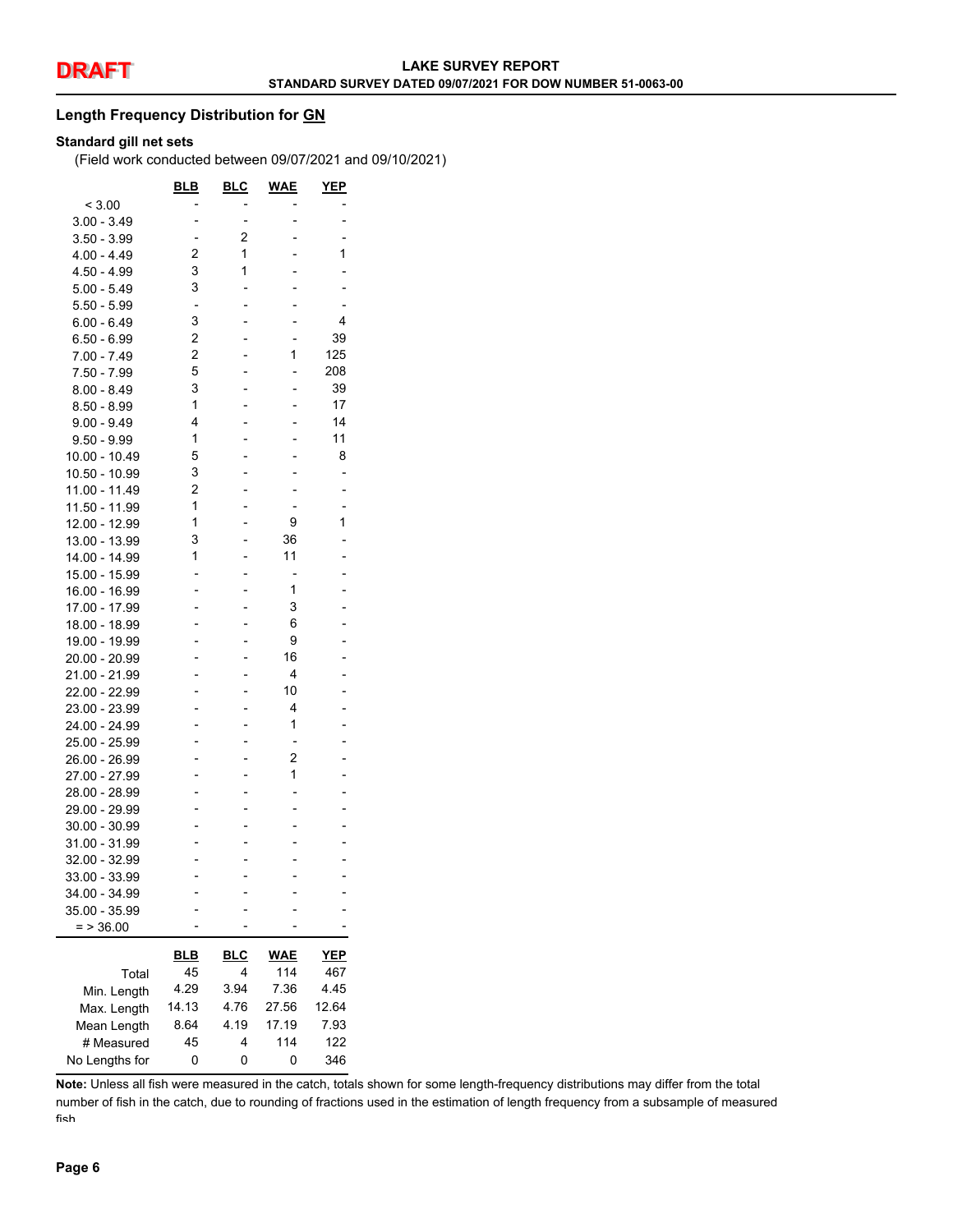### **Length Frequency Distribution for TN**

### **Standard 3/4-in mesh, double frame trap net sets**

(Field work conducted between 09/07/2021 and 09/10/2021)

|                | BIB        | BLB                      | <b>BLC</b>               | <b>CAP</b>               | <u>OSS</u> | <b>WAE</b>     | <b>YEB</b>     | <b>YEP</b> |
|----------------|------------|--------------------------|--------------------------|--------------------------|------------|----------------|----------------|------------|
| < 3.00         |            |                          |                          |                          | 1          |                |                |            |
| $3.00 - 3.49$  |            | $\overline{\phantom{a}}$ | 11                       | ÷,                       | ÷,         |                |                |            |
| $3.50 - 3.99$  |            | 7                        | 229                      | ÷,                       | 11         |                |                |            |
| 4.00 - 4.49    |            | 62                       | 65                       | 1                        | 2          |                |                |            |
| $4.50 - 4.99$  |            | 67                       | 39                       | $\overline{a}$           | L,         |                |                |            |
| $5.00 - 5.49$  |            | 15                       | 8                        |                          |            |                |                | 17         |
| $5.50 - 5.99$  |            | 3                        | $\overline{a}$           | $\overline{a}$           |            |                |                | 1          |
| $6.00 - 6.49$  |            | 3                        | $\blacksquare$           | $\blacksquare$           |            | ٠              | L,             | 23         |
| $6.50 - 6.99$  |            | $\overline{2}$           | $\overline{\phantom{a}}$ |                          |            | 4              |                | 59         |
| 7.00 - 7.49    |            | 3                        | 2                        | $\overline{a}$           |            | 12             | $\overline{a}$ | 275        |
| 7.50 - 7.99    |            | 3                        | $\overline{7}$           |                          |            | 5              |                | 289        |
| $8.00 - 8.49$  |            | 3                        | 5                        |                          |            | $\overline{a}$ | ÷,             | 130        |
| $8.50 - 8.99$  |            | 2                        | $\overline{a}$           |                          |            | ٠              | L,             | 18         |
| $9.00 - 9.49$  |            | 1                        | 16                       |                          |            |                |                | 26         |
| $9.50 - 9.99$  |            | 3                        | 30                       |                          |            |                |                | 69         |
| 10.00 - 10.49  |            | $\overline{\phantom{a}}$ | 12                       |                          |            |                |                | 50         |
| 10.50 - 10.99  |            | 3                        | $\overline{a}$           |                          |            |                | ÷,             | 18         |
| 11.00 - 11.49  |            | $\overline{2}$           | $\overline{\phantom{a}}$ | ÷                        |            | ٠              | 1              |            |
|                |            | ٠                        |                          |                          |            |                |                |            |
| 11.50 - 11.99  |            | 6                        |                          | -                        |            | 2              |                |            |
| 12.00 - 12.99  |            | 16                       |                          |                          |            |                |                |            |
| 13.00 - 13.99  |            | 4                        |                          | ÷,                       |            |                |                |            |
| 14.00 - 14.99  |            |                          |                          | 2                        |            |                |                |            |
| 15.00 - 15.99  |            | ٠                        | ٠                        |                          |            |                |                |            |
| 16.00 - 16.99  |            | $\blacksquare$           |                          | L,                       |            |                |                |            |
| 17.00 - 17.99  |            |                          |                          | -                        |            | 1              |                |            |
| 18.00 - 18.99  |            |                          |                          |                          |            |                |                |            |
| 19.00 - 19.99  |            |                          |                          | L,                       |            | 1              |                |            |
| 20.00 - 20.99  |            |                          | $\overline{\phantom{a}}$ | $\blacksquare$           |            | 3              |                |            |
| 21.00 - 21.99  |            |                          |                          | $\blacksquare$           |            | $\overline{c}$ |                |            |
| 22.00 - 22.99  |            |                          |                          | -                        |            | $\overline{2}$ |                |            |
| 23.00 - 23.99  |            |                          |                          | 1                        |            | 1              |                |            |
| 24.00 - 24.99  |            |                          |                          |                          |            | $\overline{a}$ |                |            |
| 25.00 - 25.99  | 1          |                          |                          | $\overline{\phantom{a}}$ |            | ٠              |                |            |
| 26.00 - 26.99  |            |                          |                          | L,                       |            | 1              |                |            |
| 27.00 - 27.99  |            |                          |                          | 1                        |            | $\overline{a}$ |                |            |
| 28.00 - 28.99  |            |                          |                          |                          |            |                |                |            |
| 29.00 - 29.99  |            |                          |                          |                          |            |                |                |            |
| 30.00 - 30.99  |            |                          |                          | $\overline{\phantom{a}}$ |            |                |                |            |
| 31.00 - 31.99  |            |                          |                          |                          |            |                |                |            |
| 32.00 - 32.99  |            |                          |                          | 1                        |            |                |                |            |
| 33.00 - 33.99  |            |                          |                          |                          |            |                |                |            |
| 34.00 - 34.99  |            |                          |                          |                          |            |                |                |            |
| 35.00 - 35.99  |            |                          |                          |                          |            |                |                |            |
| $=$ > 36.00    |            |                          |                          |                          |            |                |                |            |
|                | <b>BIB</b> | <b>BLB</b>               | <b>BLC</b>               | <b>CAP</b>               | <u>OSS</u> | <b>WAE</b>     | <b>YEB</b>     | <b>YEP</b> |
|                | 1          | 205                      | 424                      | 6                        | 14         | 34             | 1              | 975        |
| Total          | 25.51      | 3.62                     | 3.15                     | 4.33                     | 2.20       | 6.81           | 11.38          |            |
| Min. Length    |            |                          |                          |                          |            |                |                | 5.00       |
| Max. Length    | 25.51      | 14.57                    | 10.31                    | 32.28                    | 4.25       | 26.85          | 11.38          | 10.83      |
| Mean Length    | 25.51      | 6.65                     | 4.72                     | 19.80                    | 3.82       | 12.18          | 11.38          | 7.61       |
| # Measured     | 1          | 126                      | 232                      | 6                        | 14         | 34             | 1              | 249        |
| No Lengths for | 0          | 78                       | 191                      | 0                        | 0          | 0              | 0              | 724        |

**Note:** Unless all fish were measured in the catch, totals shown for some length-frequency distributions may differ from the total number of fish in the catch, due to rounding of fractions used in the estimation of length frequency from a subsample of measured fish.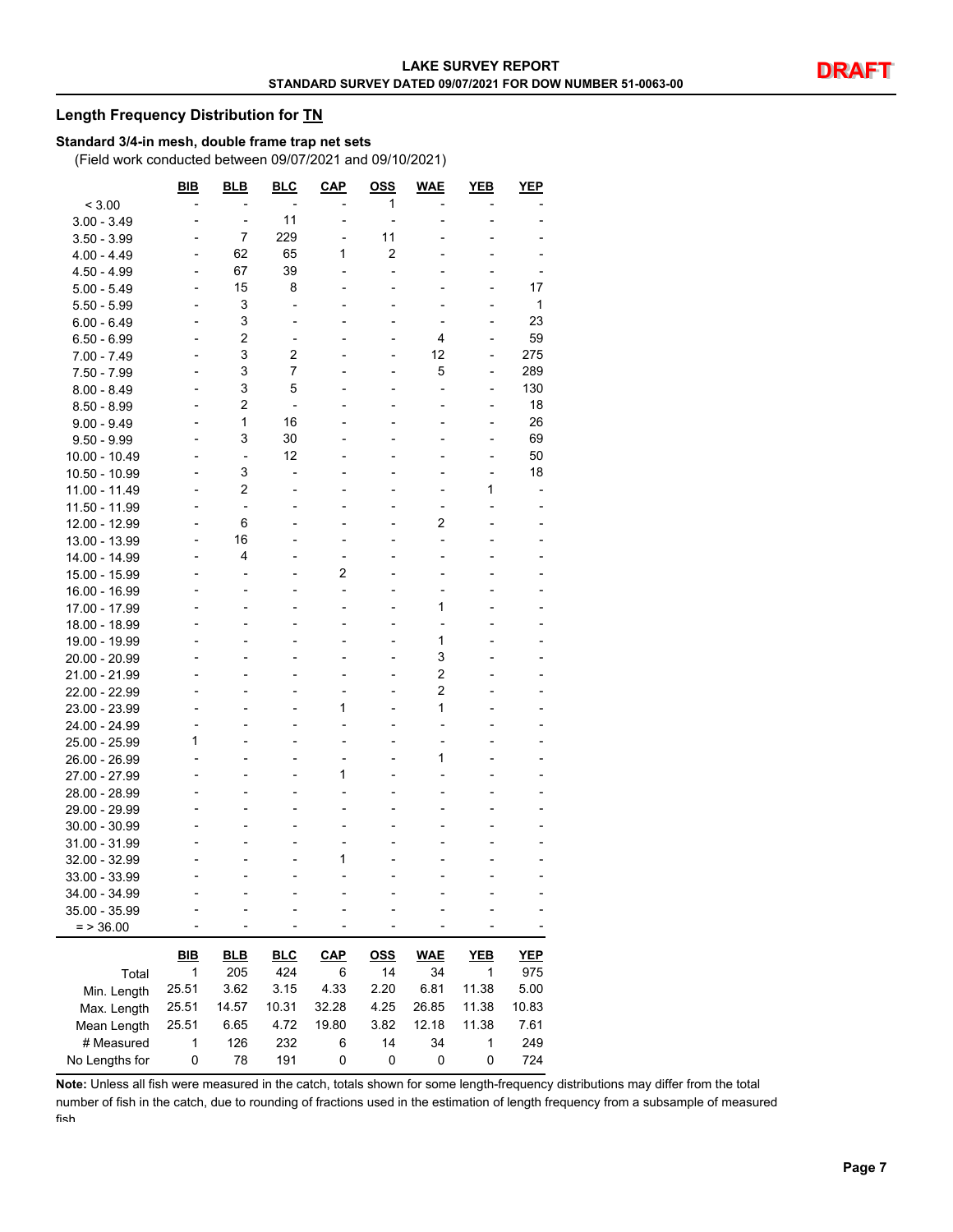**DRAFT DRAFT LAKE SURVEY REPORT STANDARD SURVEY DATED 09/07/2021 FOR DOW NUMBER 51-0063-00** 

### **Other Species**

| Gear       |                                   | Total      | Number   | Length (inches)  | <b>Number</b> | Weight (pounds)  |
|------------|-----------------------------------|------------|----------|------------------|---------------|------------------|
| Type $(1)$ | <b>Other Species (Gender) (2)</b> | <b>Num</b> | Measured | Min - Mean - Max | Weighed       | Min - Mean - Max |
| TN         | <b>Painted Turtle</b>             | 46         |          | N/A              |               | N/A              |

### **(1) Key to sampling gear abbreviations:**

TN = Standard 3/4-in mesh, double frame trap net sets

**(2) Gender:** If identified and reported.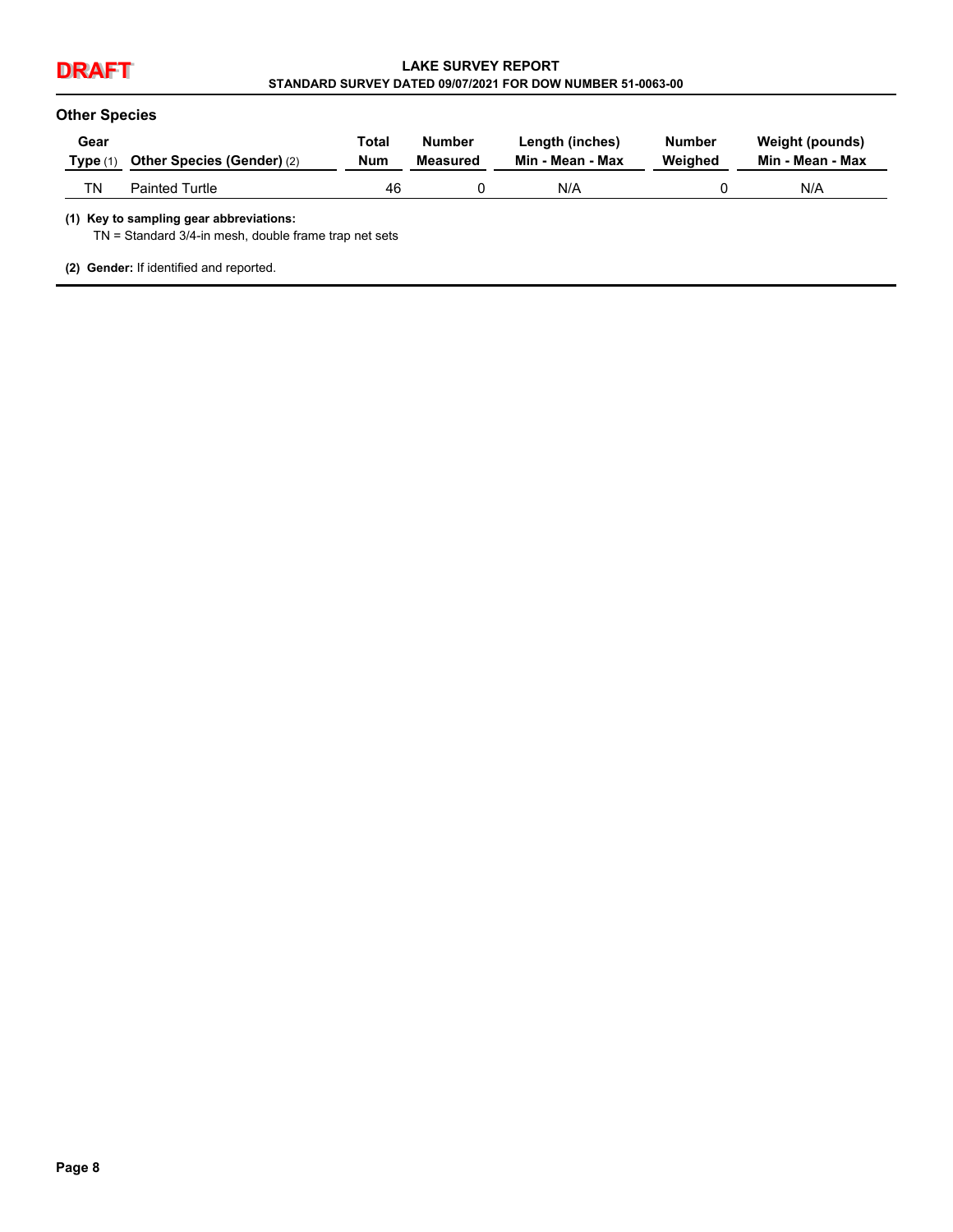**Approval Dates And Notices** 

Date Approved By Windom Area Fisheries Supervisor:

Date Approved By Southern Region Fisheries Manager:

**This DRAFT VERSION of the Lake Survey Report contains preliminary data (as of 09/14/2021), and is therefore subject to change at any time.** 



Minnesota Department of Natural Resources

By accepting the data in this report, the user agrees the data will be used for personal benefit and not for profit. Any other uses or publication of the data needs the consent of the Department. The Minnesota Department of Natural Resources assumes no responsibility for actual or consequential damage incurred as a result of any user's reliance on the data.

Lake Survey Report revision: 20210824-RJE. Data Date: 09/14/2021 at 10:19 am .